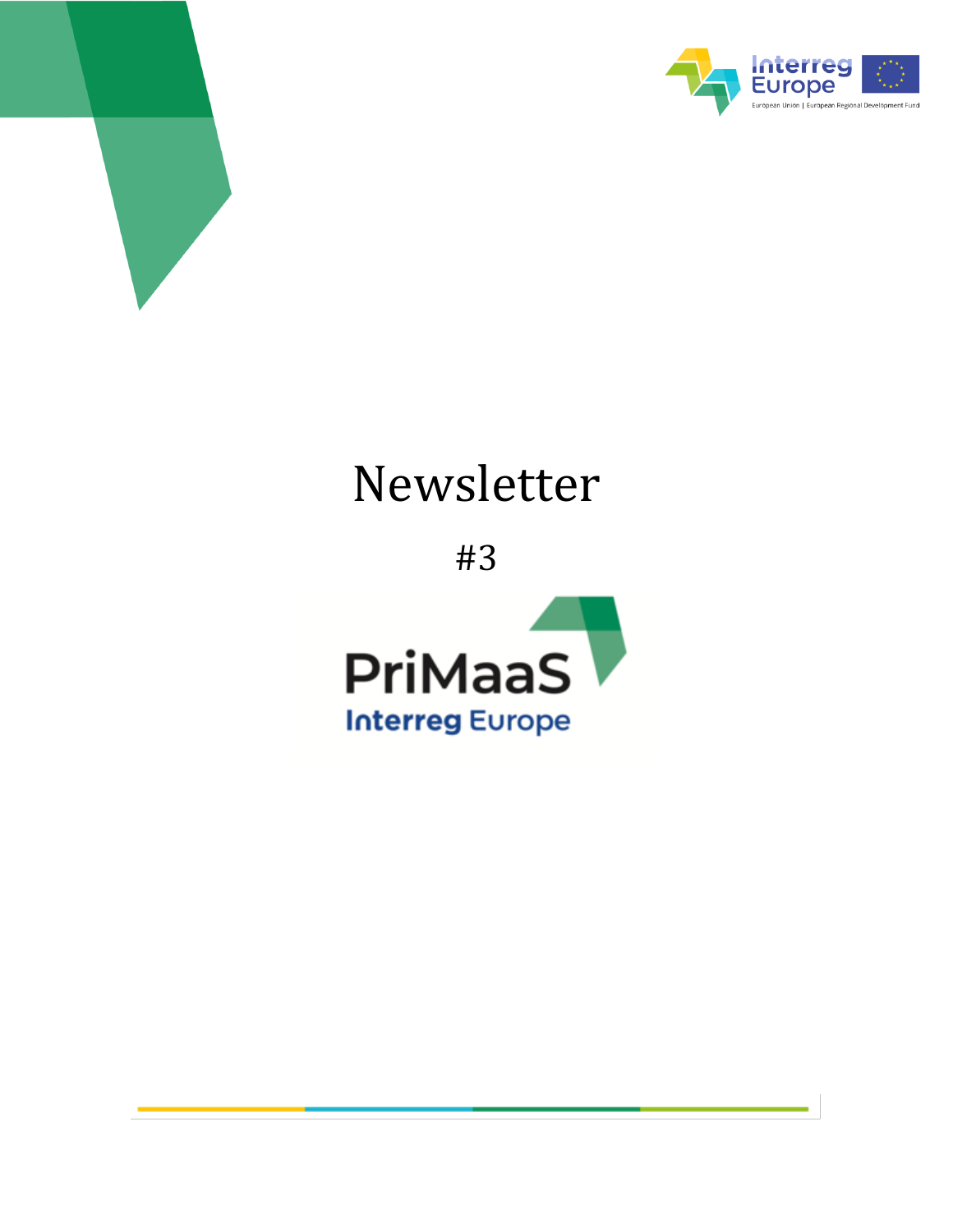

*Newsletter n.3 – Dec 2020 – May 2021*



Welcome to the Third Newsletter

of

"PriMaaS - Prioritizing low carbon mobility services for improving accessibility of citizens" project!

The main purpose of PriMaaS project is to promote the integration of traditional modes of public transport with personal and innovative modes, creating equitable mobility services that are truly focused on citizens' needs. PriMaaS aims to promote inter-organizational collaboration and build trust between key stakeholders such as transport authorities, mobility operators and service providers or consumer protection organizations.

In this newsletter, you can find recent interesting news and initiatives developed by the consortium.

[+ Information](https://www.interregeurope.eu/primaas/) 



### Interregional Exchange of Experience Event

#### 2<sup>nd</sup> and 3<sup>rd</sup> December 2020 - online, TTS Italia and Liguria Region

The second Interregional Exchange Event of PriMaaS Project was organized last December with the main theme: "Interregional Mobility: the different approaches and solutions of cooperation". PriMaaS Partners - TTS Italia and Liguria Region – co-organized this event with MOBIMART Project and MOBIMART PLUS Project, both co-financed by the Italy-France Maritime Program. Structured in Thematic Conferences and Building Capacity Workshops, the focus of the discussion of this event was the future challenges of people mobility and COVID-19 pandemic effects on mobility. The event involved different external speakers from the public and private sector (Universities and Research centers and Associations, such as Cagliari University, Livorno Province, Toscana Region, Autonomous Region of Sardinia, SUD Provence Alpes-Côte d'Azur Region, Urban ICT Arena, North Tyrrhenian Sea Port System Authority, Kyyti Group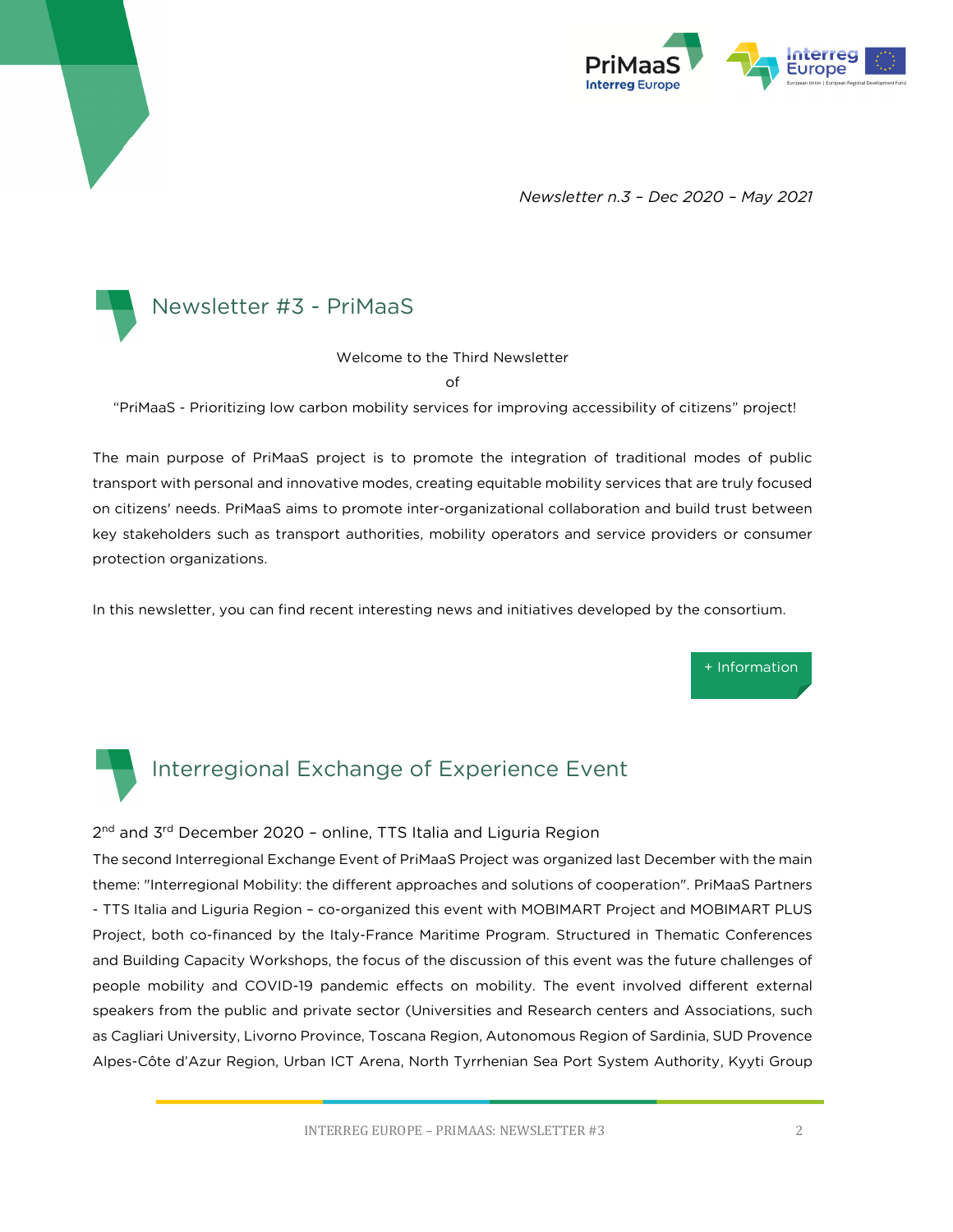

[+ Information](https://www.interregeurope.eu/primaas/news/news-article/12370/interregional-mobility-online-event/)

Ltd, Tranzer, Var Territorial Chamber of Commerce, Chamber of Commerce of Nice, Municipality of Genova, MaaS Alliance, Gaplet, UbiGoa and OpenMove).

With transnational and cross-border cooperation, the event overcame the barriers raised by COVID-19 bringing together 36 speakers and 77 participants from different European countries.





## Stakeholders Group Meetings

20th February 2021 – online, Romanian Stakeholders

Timisoara's Stakeholders Meeting took place on February 26th February 2021 in an online format. Stakeholders were invited to participate in an open debate focused on trying to find the best solutions for Timisoara City in the mobility as a service. The meeting had the presence of several professionals from different fields of activity, namely:

- Krisztian Cseh, Mihai Balint, Vlad Vesa Open Transport application developers
- Mihai Niculescu, Mihaela Jugaru, Viviana Odrobot PrimaaS project representatives
- Mihaela Zele, Doriana Ciosici, Luana Vasile representatives of Timisoara City Hall
- Vesna Struta, Cristian Diceanu, Sandu Cezar representatives of transport and traffic safety office, Timisoara City Hall
- Ciucas Florentin representative of the Timisoara Metropolitan Transport Company
- Adrian Sarb, Florin Baca representatives of the Timisoara Public Transport Company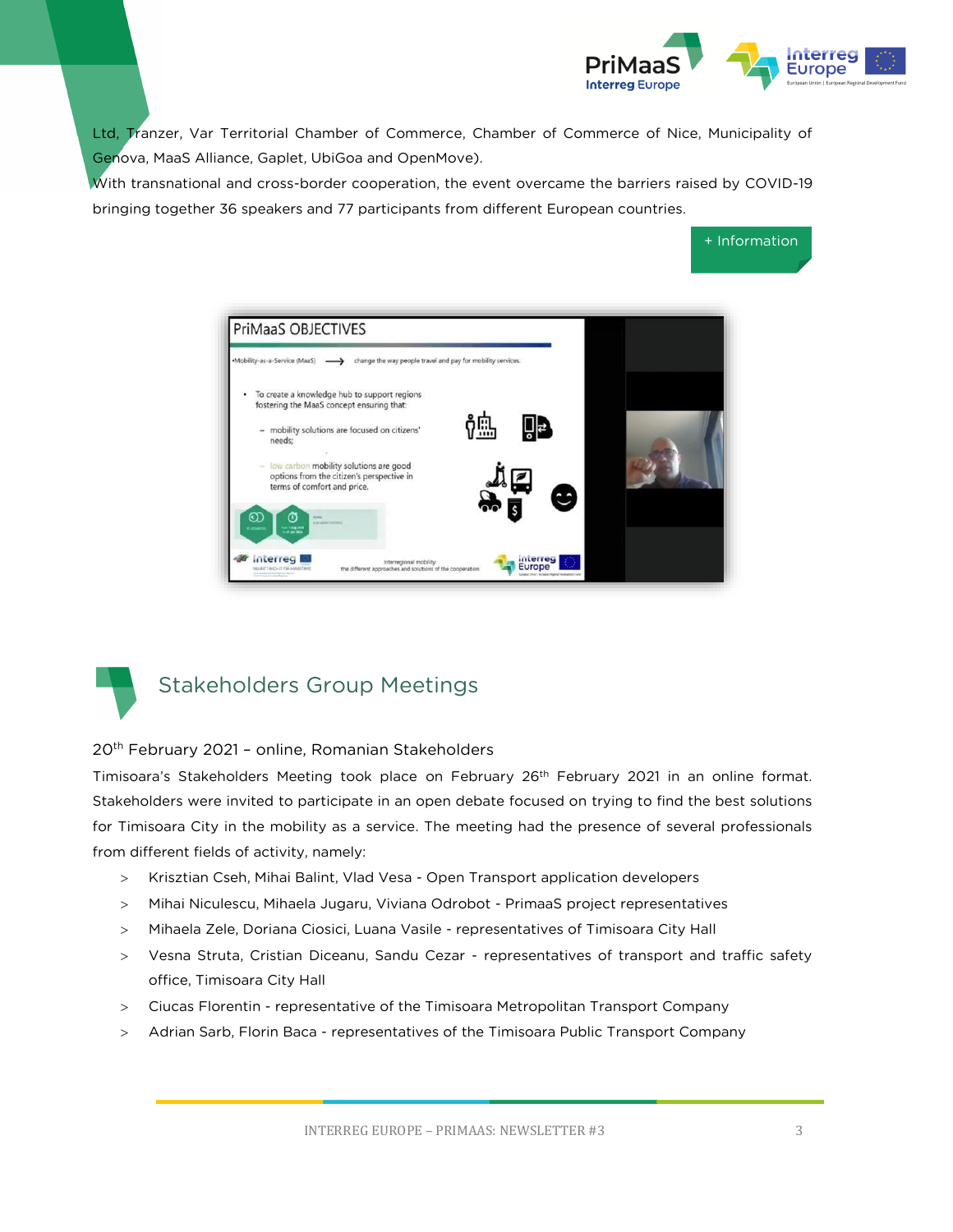

[+ Information](https://www.interregeurope.eu/primaas/news/news-article/12760/3rd-regional-stakeholders-meeting-romania/)

The main purpose of the meeting was to discuss new ways to improve the services offered through public transport applications. The developers of the Open Transport application presented the current

state of development of the application, how it works and what information, in real time, it provides regarding the means of public transport. It was also debated different solutions to improve how the information could be provided or ways to collaborate with the public transport companies.

#### 4 th May 2021 – online, Tampere Stakeholders

The Council of Tampere Region organized their 4<sup>th</sup> Regional Stakeholder Meeting, online. The meeting had the participation of 11 organizations including members from seven stakeholder organizations. The meeting started with a presentation on "Introduction of Carbon Neutrality Roadmap of Tampere Region". Transports is one of themes addressed by this roadmap with the purpose of promoting walking, cycling and mass transit. PTAs (Public Transport Authorities) of the Region presented their current situation and exiting plans about passenger transporting under COVID-19 pandemic. For Nysse, the PTA of Tampere urban region, a big part of the exit-plan from COVID-19 is to promote new tramway, which starts to operate later this year. PIRELY, the PTA outside the urban region aims to restore the confidence of users via communication and cooperation.

The meeting was also an opportunity to share with all the present the recent developments and accomplishments of the PriMaaS project and to discuss about the Policy Instruments that the project aims to influence.

[+ Information](https://www.interregeurope.eu/primaas/news/news-article/12371/4th-regional-stakeholders-meeting-tampere-region/) 



# Steering Group Meetings

#### 27<sup>th</sup> January 2021 - Working and Steering Group Meeting - Online

At the beginning of the year (27th January) another Working and Steering Group Meeting took place in a online format with the participation of whole consortium of PriMaaS project. One of the objectives of the meeting was to analyze the current state of the project from the technical, financial and communication perspectives. Following that, in the context of the Working Group Meeting, Lead Partner brought the theme *"Covid in public transports"* and which measures were used in each countries to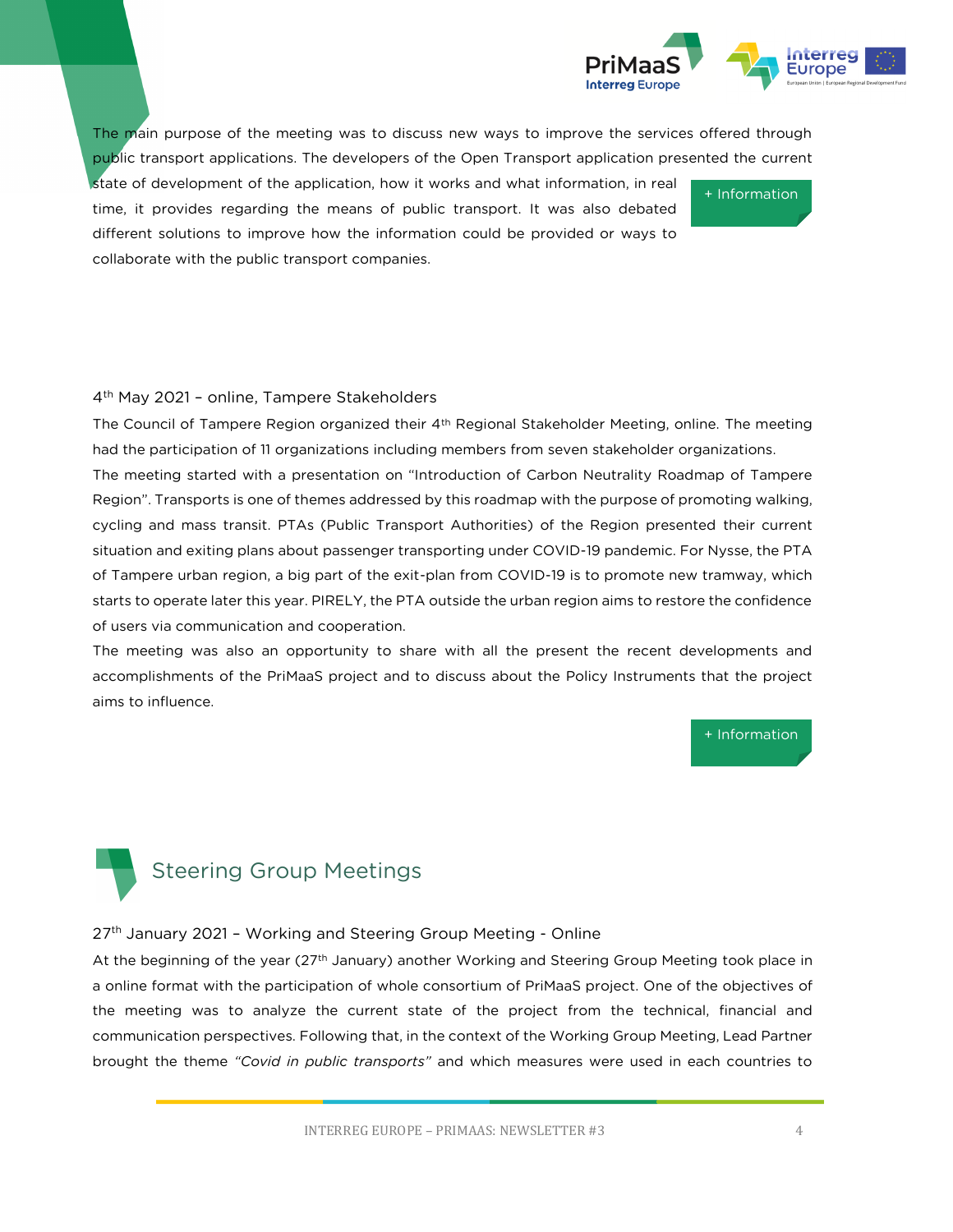

promote sustainable transport in times of Covid-19, namely, how to increase transports capacity, limit ridership to enable physical distance, Shift travel demand away from peak hours, among others. The consortium also discussed the results of a survey that partners have recently completed about "Multidimensional MaaS performance indicator" and after that the MaaS Table analysis of work that has been done lately within the project.

[+ Information](https://www.interregeurope.eu/primaas/news/news-article/11131/steering-and-working-group-meeting/) 





## Stakeholders Interviews

26<sup>th</sup> January 2021 - Interview to Alexander Marx Hermann, Division Manager at VMT Niklas Fischer from University of Applied Sciences Erfurt interviewed Mr. Alexander Marx Hermann - Division Manager at VMT. In this interview, Mr. Alexander Hermann shared his vision on the concept of Mobility as Service, mentioning that today's new mobility is not centered on new means of transport, but on the fact that they are all linked. Mr. Alexander also shared his views and concerns about the biggest hurdles to overcome when implementing a bespoke offering in the German market, and specifically in the Thuringian market. The interview finished with a sharing of his vision about eventual risks and dangers that could arise, especially for local mobility providers, from a tailor-made offer and on the opportunities and potential of a customized offering in Germany and Thuringia.

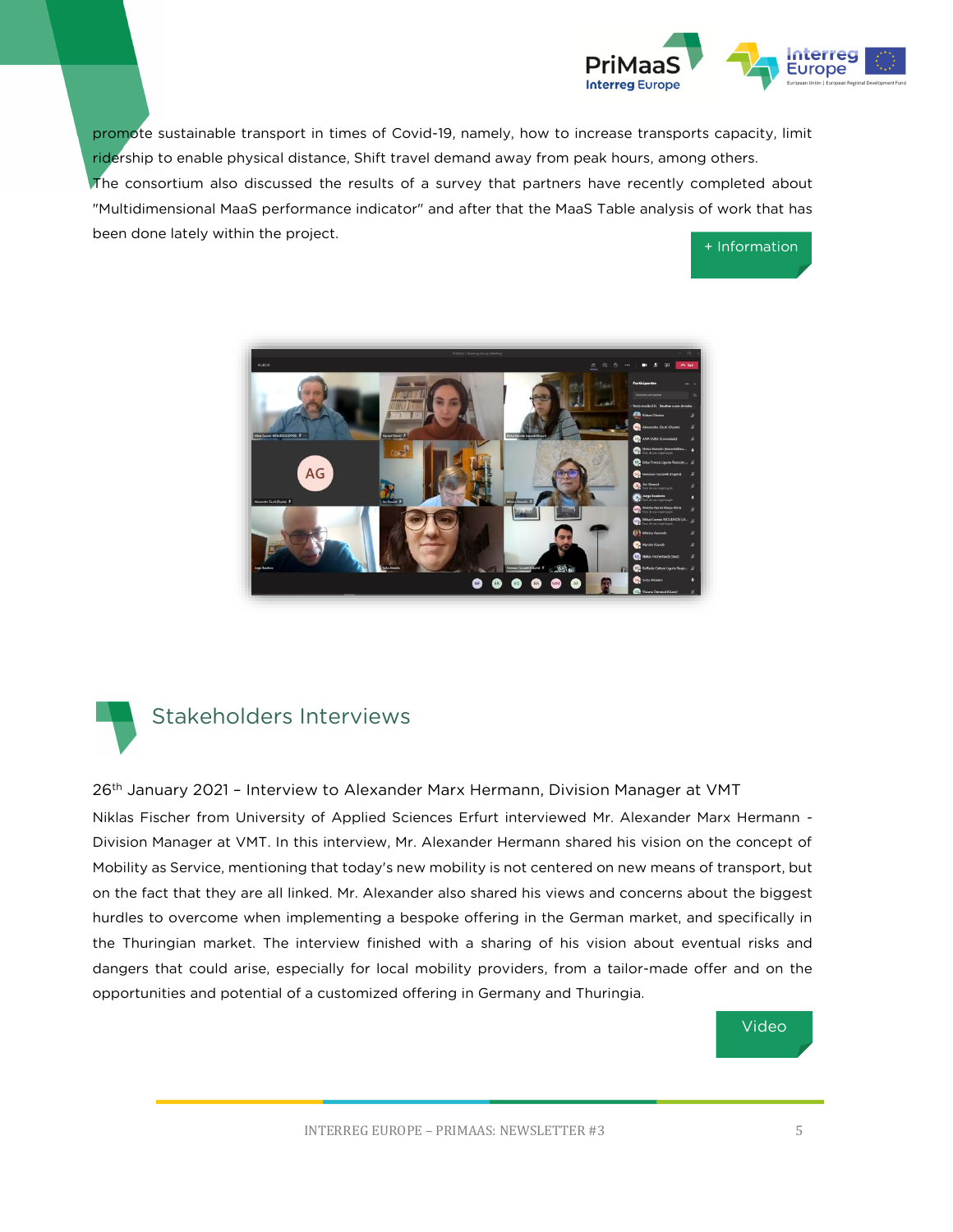

24<sup>th</sup> February 2021 - Interview to Dr. Klaus Bongartz - Advisor of Thuringian Ministry of Infrastructure and Agriculture

Niklas Fischer from University of Applied Sciences Erfurt (Germany) interviewed Dr. Klaus Bongartz - Advisor of Thuringian Ministry of Infrastructure and Agriculture.

The interview aimed to collect Dr. Klaus Bongartz perspective on mobility as a service. For him MaaS is being able to travel from A to B with various means of transport and not worrying about how to access these means of transport and how to pay for them in the end.

Dr. Klaus Bongartz was also invited to share with PriMaaS Project its vision regarding the main challenges in order to implement a customized offer in the Lake Zurich-Thuringia and on German markets and the opportunities and potential of MaaS offers in Germany and in Thuringia.





## PriMaaS in Next Generation Mobility Conference

#### 20<sup>th</sup> of May 2021 - Next Generation Mobility Conference - Online

On May 2021, Turin hosted the 2021 edition of the international conference Next Generation Mobility Conference, an event that aims to bring together stakeholders in order to design the future of mobility at the service of citizens. PriMaaS Project was one of the partners involved on the organization of this event, and it was responsible for a 2-hour session, moderated by Professor Margarida Coelho, University of Aveiro dedicated to the presentation of the project and discussion of several themes related to Mobility as a Service.

Vladimir Vorotovic, Senior Manager, Urban Mobility & MaaS opened the session with a presentation about ERTICO's vision on MaaS ecosystem and left us with a reflection about the topic of the moment:

"*There are other things besides COVID-19 that we must consider, such as recession or climate change. Reduction in pollution and improvement has been demonstrated through numerous MaaS pilots and studies. MaaS is supporting electric, connected and automated future, thus mitigating the impact of climate change."*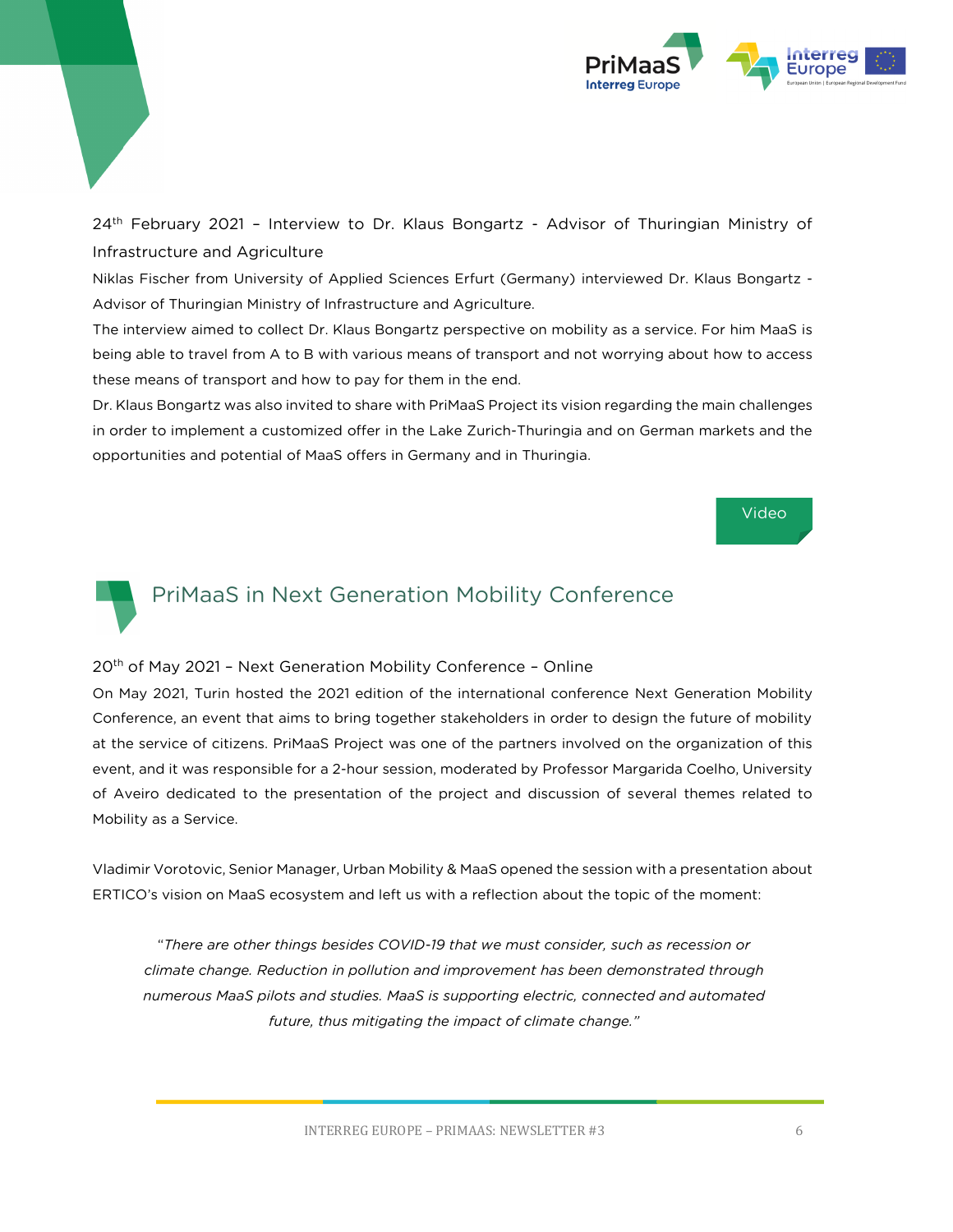

Bryan Mason, Multimodal Transport Solution took the audience back in time to 20 years ago, when he was involved in the creation of a virtual Agency to meet people's needs for virtually integrated services of public transport:

> *"The concept was easy, we wanted to be the next Bill Gates by creating an agency with one app, one point of contact to create all the demand. On that time we were using call centers and still building technologies because they did not exist yet. We had to build confidence that this Business Model would work, and get the confidence of policy makers, operators, the IT companies, the end users… and here we are 20 years later talking about MaaS and facing the same problems to prove that actually this could work."*

Afterwards we had a detailed presentation of the PriMaaS project by Eloisa Macedo from the University of Aveiro. In this session we had also the participation of PriMaaS project partners such as Julie Vinders, Sestran, who brought us her vision on MaaS in South Scotland and Mikko Vallbacka bringing important insights on their Regional plan for sustainable tourism.



[Video](https://www.youtube.com/watch?v=NbkHuhxqXdc)